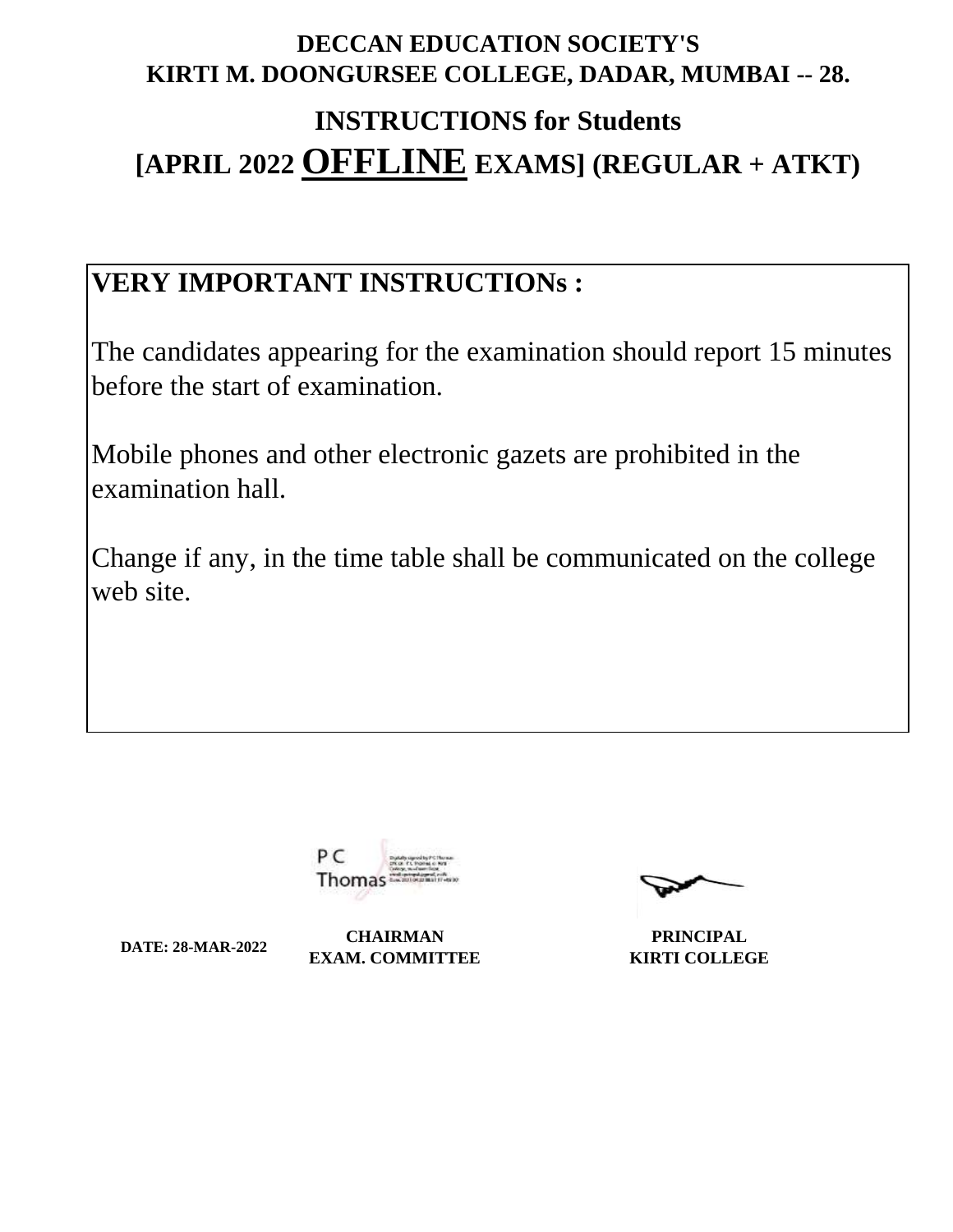# **DECCAN EDUCATION SOCIETY'S KIRTI M. DOONGURSEE COLLEGE, DADAR, MUMBAI -- 28. EXAMINATION TIME TABLE F.Y.B.COM. (CBCS) (R-2016) APR 2022 SEM - II REG+ATKT OFFLINE EXAM**

| <b>DATE</b> | <b>TIME</b>              | <b>SUBJECT</b>                                |
|-------------|--------------------------|-----------------------------------------------|
| 18-APR-2022 | $8:00 \text{ to } 10:30$ | Foundation Course - II / N.C.C. - II          |
| 19-APR-2022 | $8:00$ to $11:00$        | Accountancy & Financial<br>Management - II    |
| 20-APR-2022 | 8:00 to 11:00            | <b>Business Communication - II</b>            |
| 21-APR-2022 | 8:00 to 11:00            | Commerce - II                                 |
| 22-APR-2022 | 8:00 to 11:00            | <b>Business Economics - II</b>                |
| 23-APR-2022 | 8:00 to 11:00            | Mathematical & Statistical<br>Techniques - II |
| 25-APR-2022 | 8:00 to 11:00            | Environmental Studies - II                    |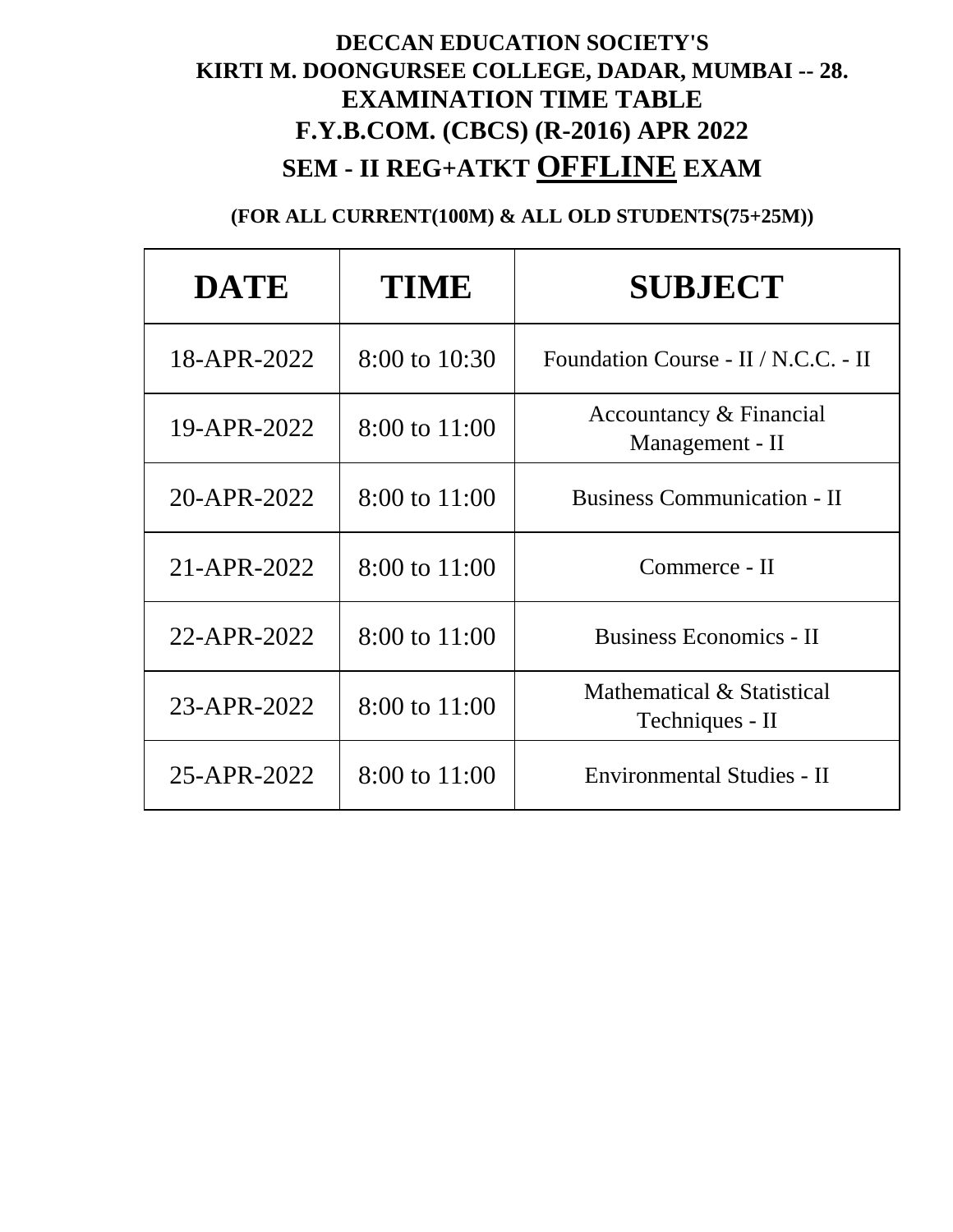### **DECCAN EDUCATION SOCIETY'S KIRTI M. DOONGURSEE COLLEGE, DADAR, MUMBAI -- 28. EXAMINATION TIME TABLE F.Y.B.A. (CBCS) (R-2016) APR 2022 SEM - II REG+ATKT OFFLINE EXAM**

**(FOR ALL CURRENT(100M) & ALL OLD STUDENTS(75+25M))**

| <b>DATE</b> | TIME             | <b>SUBJECT</b>                                                   |
|-------------|------------------|------------------------------------------------------------------|
| 16-APR-2022 | $8:00$ to $8:30$ | <b>Communication Skills in</b><br>English(20m)[ONLINE-ITLE]      |
| 18-APR-2022 | 8:00 to 10:30    | Foundation Course - II /<br>$N.C.C. - II$                        |
| 19-APR-2022 | 8:00 to 11:00    | Communication Skills in English (80m)                            |
| 20-APR-2022 | 8:00 to 11:00    | Marathi / Hindi<br>(Compulsory)                                  |
| 21-APR-2022 | 8:00 to 11:00    | English I / Hindi I / Marathi I /<br>Philosophy I / Psychology I |
| 22-APR-2022 | 8:00 to 11:00    | Economics I / Geography I                                        |
| 23-APR-2022 | 8:00 to 11:00    | History I / Politics I                                           |
| 25-APR-2022 | 8:00 to 11:00    | <b>Rural Development I</b>                                       |

**Communication Skills in English(20m)[ONLINE-ITLE] will be conducted on the website https://livestudent.deccansociety.org/. Use the same Username and Password used for SEM 1 REGULAR Theory Online Exam.**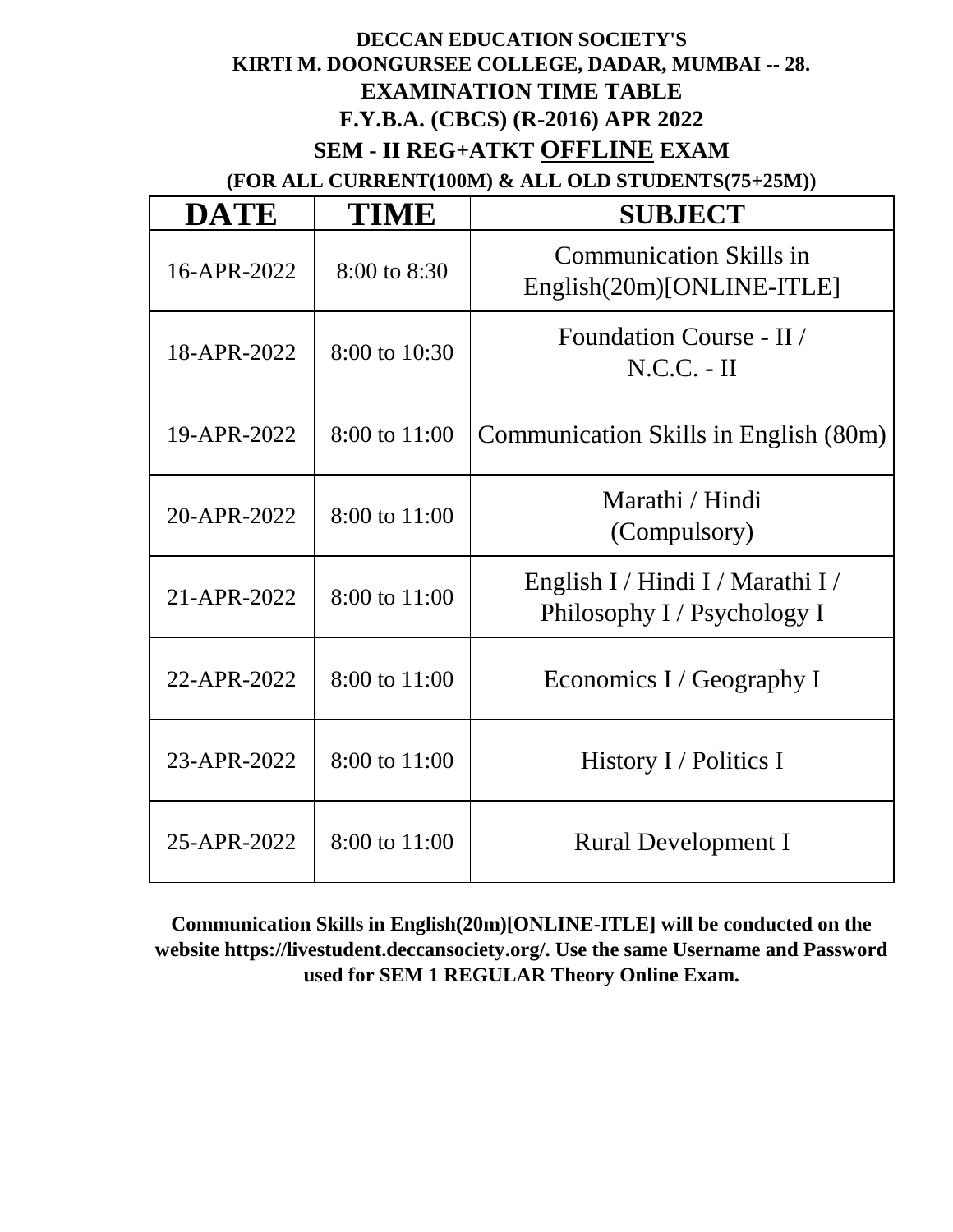# **DECCAN EDUCATION SOCIETY'S KIRTI M. DOONGURSEE COLLEGE, DADAR, MUMBAI -- 28. EXAMINATION TIME TABLE PROGRAMME F.Y.B. Sc. (CBCGSS) (R-2016) APR 2022 SEM - II REG+ATKT OFFLINE EXAM**

| <b>DATE</b> | <b>TIME</b> | (1)<br>CBZ  | (2)<br><b>CPS</b> | (3)<br><b>CPM</b> | (4)<br><b>CPB</b> | (5)<br><b>MPS</b> |
|-------------|-------------|-------------|-------------------|-------------------|-------------------|-------------------|
| 18-APR-     | $8:00$ to   | $FC - II$   | $FC - II$         | $FC - II$         | $FC - II$         | $FC - II$         |
| 2022        | 10:30       | $NCC - II$  | $NCC - II$        | $NCC - II$        | $NCC - II$        | $NCC - II$        |
| 19-APR-     | $8:00$ to   | Chemistry:  | Chemistry:        | Chemistry:        | Chemistry:        | Maths:            |
| 2022        | 11:00       | PI          | PI                | <b>PI</b>         | <b>PI</b>         | $PI(Set-I)$       |
| $20$ -APR-  | $8:00$ to   | Botany:     | Physics :         | Physics:          | Physics :         | Physics:          |
| 2022        | 11:00       | $PI(Set-I)$ | PI                | PI                | PI                | PI                |
| $21$ -APR-  | $8:00$ to   | Zoology:    | Statistics :      | Maths:            | Botany:           | Statistics :      |
| 2022        | 11:00       | PI          | PI                | $PI(Set-II)$      | $PI(Set-II)$      | PI                |
| $22$ -APR-  | $8:00$ to   | Chemistry:  | Chemistry:        | Chemistry:        | Chemistry:        | Maths:            |
| 2022        | 11:00       | PII         | PII               | PII               | PII               | $PII(Set-I)$      |
| $23-APR$ -  | $8:00$ to   | Botany:     | Physics:          | Physics:          | Physics:          | Physics :         |
| 2022        | 11:00       | PII (Set-I) | PII               | PII               | PII               | PII               |
| $25-APR$ -  | $8:00$ to   | Zoology:    | Statistics :      | Maths:            | Botany:           | Statistics :      |
| 2022        | 11:00       | PII         | PII               | $PII(Set-II)$     | $PII(Set-II)$     | PII               |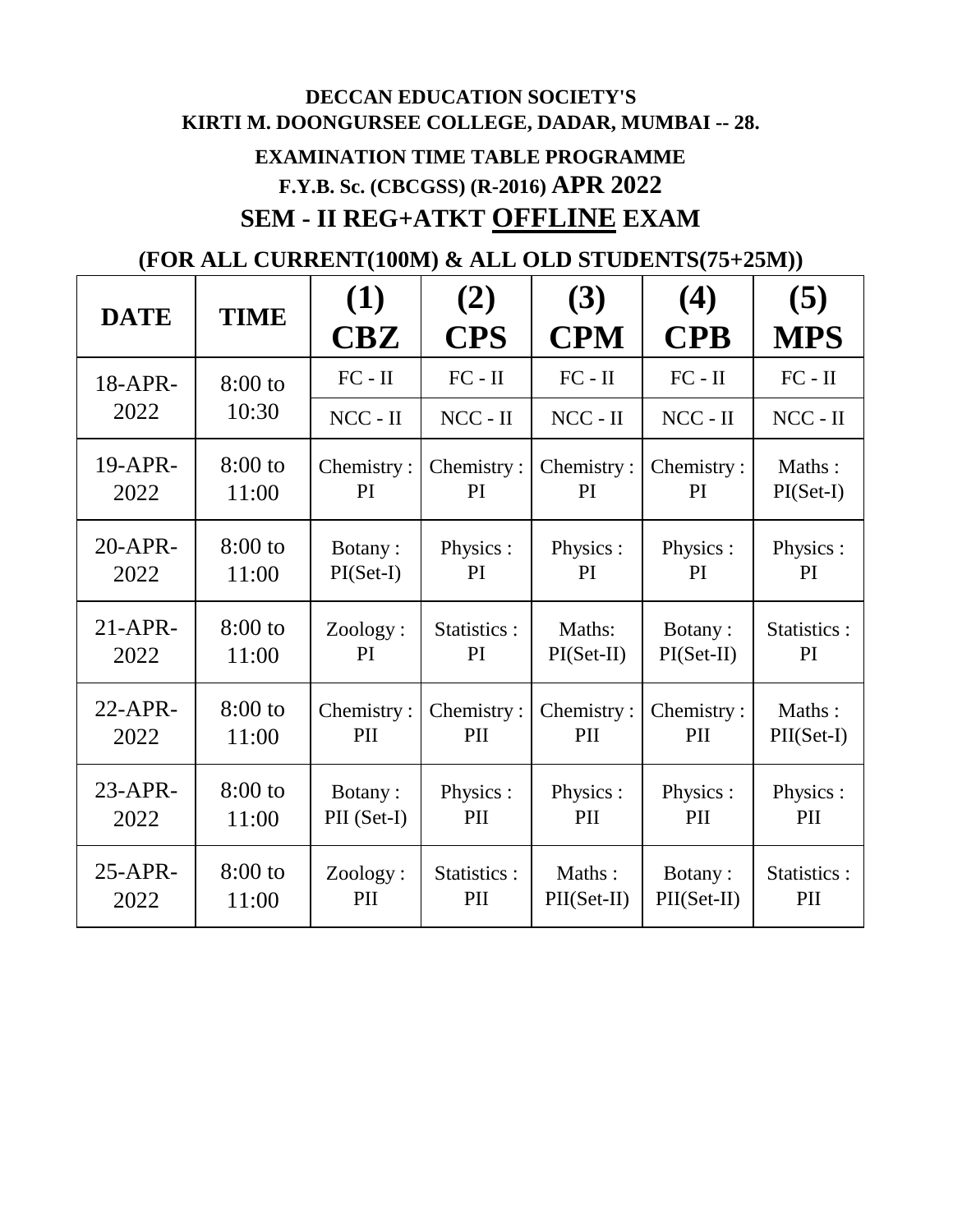# **DECCAN EDUCATION SOCIETY'S KIRTI M. DOONGURSEE COLLEGE, DADAR, MUMBAI -- 28. EXAMINATION TIME TABLE F.Y.BSc Computer Science(CBCS) (R-2016) APR 2022 SEM - II REG+ATKT OFFLINE EXAM**

| <b>DATE</b> | TIME              | <b>Subject</b>                                                  |
|-------------|-------------------|-----------------------------------------------------------------|
| 18-APR-2022 | $8:00$ to $10:30$ | Design & Analysis of Algorithms                                 |
| 19-APR-2022 | 8:00 to 10:30     | <b>Advanced Python Programming</b>                              |
| 20-APR-2022 | 8:00 to 10:30     | Introduction to OOPs using $C++$                                |
| 21-APR-2022 | $8:00$ to $10:30$ | Database Systems                                                |
| 22-APR-2022 | 8:00 to 10:30     | Calculus                                                        |
| 23-APR-2022 | $8:00$ to $10:30$ | <b>Statistical Methods</b>                                      |
| 25-APR-2022 | 8:00 to 10:30     | E-Commerce $\&$ Digital Marketing /<br>Green Technologies (OLD) |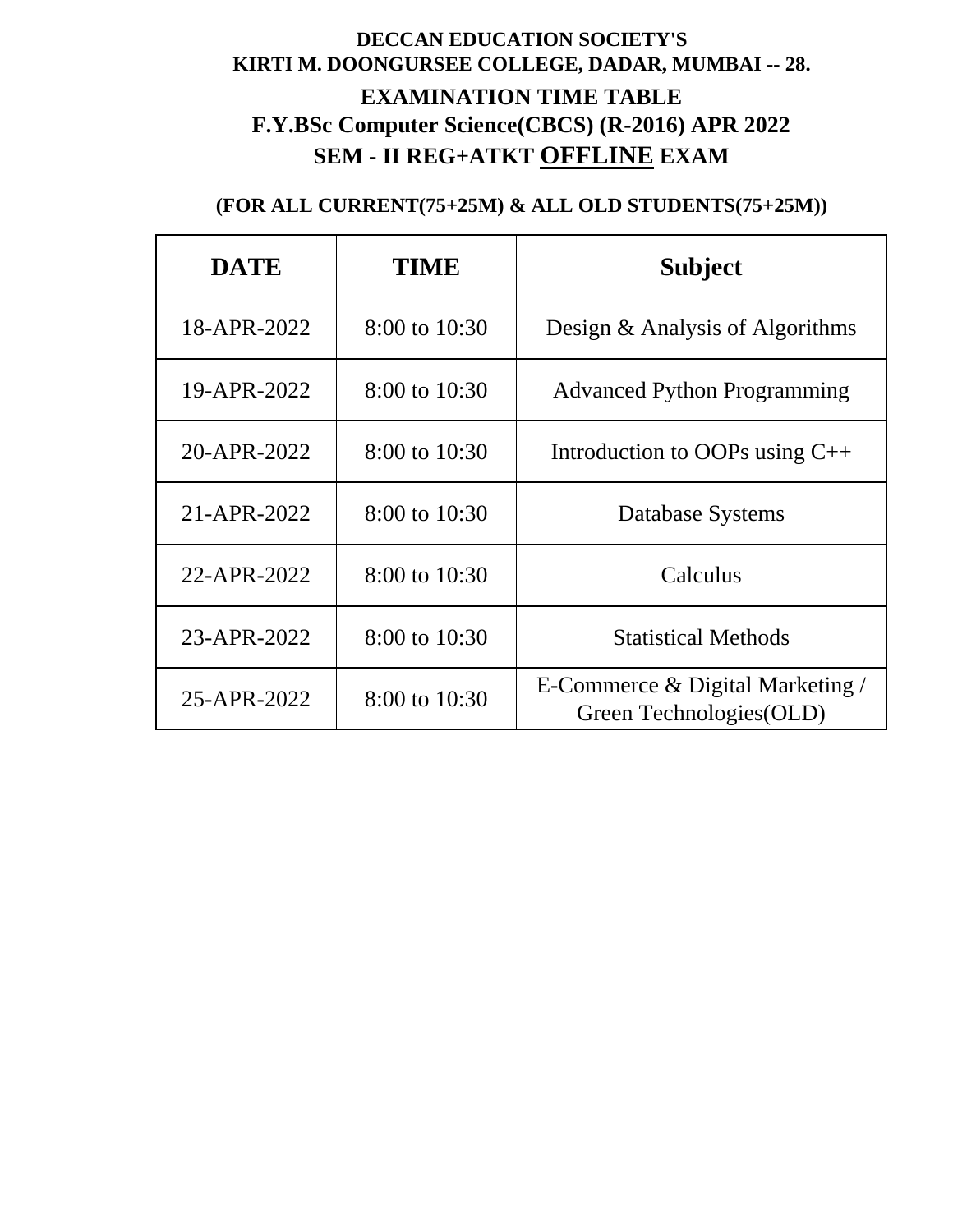# **DECCAN EDUCATION SOCIETY'S KIRTI M. DOONGURSEE COLLEGE, DADAR, MUMBAI -- 28. EXAMINATION TIME TABLE F.Y.BSc Information Tech(CBCS) (R-2016) APR 2022 SEM - II REG+ATKT OFFLINE EXAM**

| <b>DATE</b> | TIME              | <b>Subject</b>                     |
|-------------|-------------------|------------------------------------|
| 18-APR-2022 | $8:00$ to $10:30$ | <b>OBJECT ORIENTED PROGRAMMING</b> |
| 19-APR-2022 | 8:00 to 10:30     | MICROPROCESSOR ARCHITECTURE        |
| 20-APR-2022 | 8:00 to 10:30     | <b>WEB PROGRAMMING</b>             |
| 21-APR-2022 | $8:00$ to $10:30$ | NUMERICAL STATISTICAL METHODS      |
| 22-APR-2022 | $8:00$ to $10:30$ | <b>GREEN COMPUTING</b>             |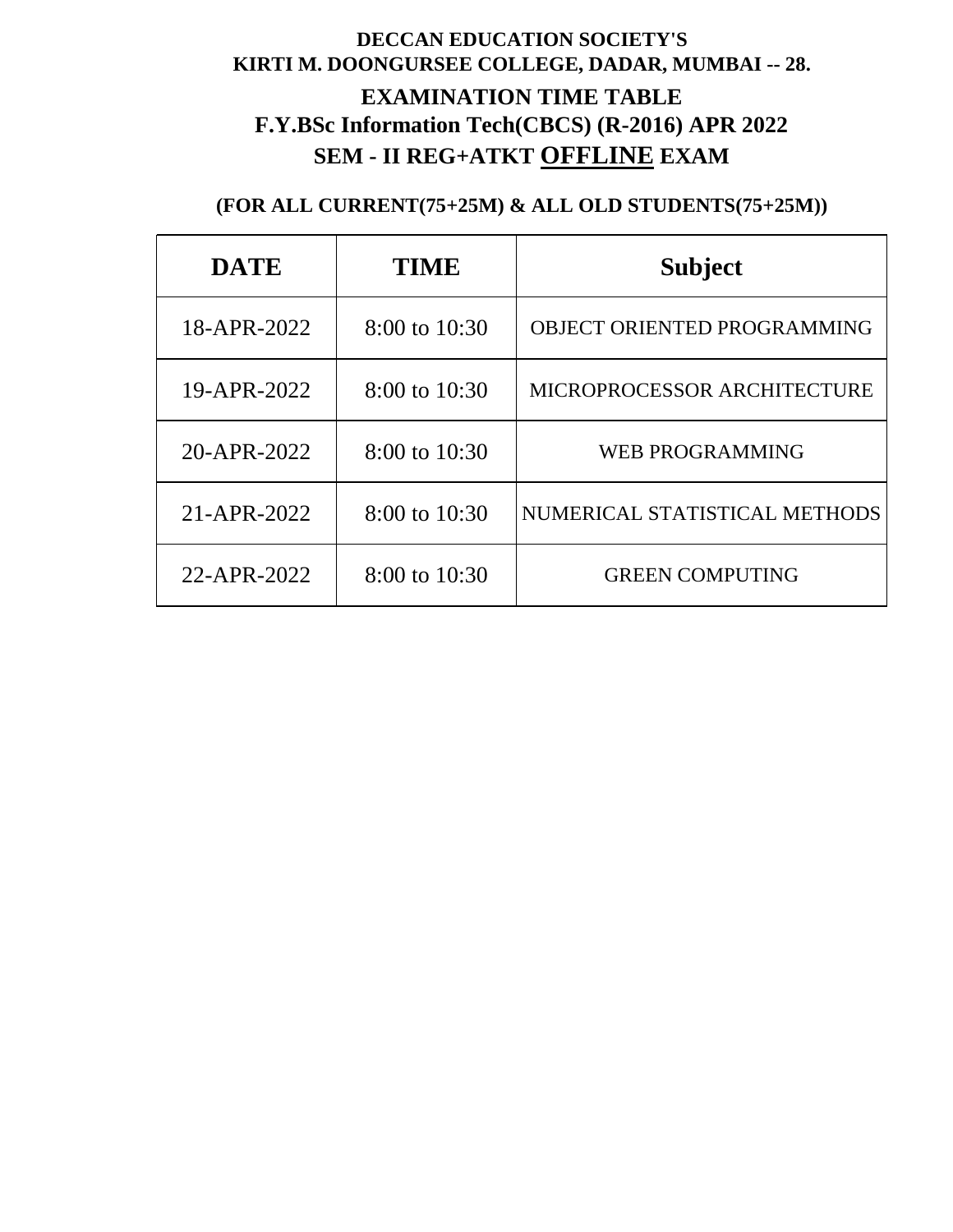# **DECCAN EDUCATION SOCIETY'S KIRTI M. DOONGURSEE COLLEGE, DADAR, MUMBAI -- 28. EXAMINATION TIME TABLE F.Y.BSc BioTechnology (CBCS) (R-2016) APR 2022 SEM - II REG+ATKT OFFLINE EXAM**

| <b>DATE</b> | <b>TIME</b>       | <b>Subject</b>                                                                     |
|-------------|-------------------|------------------------------------------------------------------------------------|
| 18-APR-2022 | $8:00$ to $10:30$ | <b>BIOORGANIC CHEMISTRY II</b>                                                     |
| 19-APR-2022 | 8:00 to 10:30     | PHYSICAL CHEMISTRY II                                                              |
| 20-APR-2022 | 8:00 to 10:30     | <b>BASIC LIFE SCIENCES I:</b><br>PHYOIOLOGY & ECOLOGY II                           |
| 21-APR-2022 | 8:00 to 10:30     | <b>BASIC LIFE SCIENCES II : GENETICS</b>                                           |
| 22-APR-2022 | $8:00$ to $10:30$ | TISSUE CULTURE & SCIENTIFIC<br><b>WRITING &amp; COMMUNICATION</b><br><b>SKILLS</b> |
| 23-APR-2022 | 8:00 to 10:30     | ENZYMOLOGY, IM MUNOLOGY &<br><b>BIOSTASTICS</b>                                    |
| 25-APR-2022 | 8:00 to 10:30     | <b>ABILITY ENHANCEMENT COURSE II</b><br>(FC)                                       |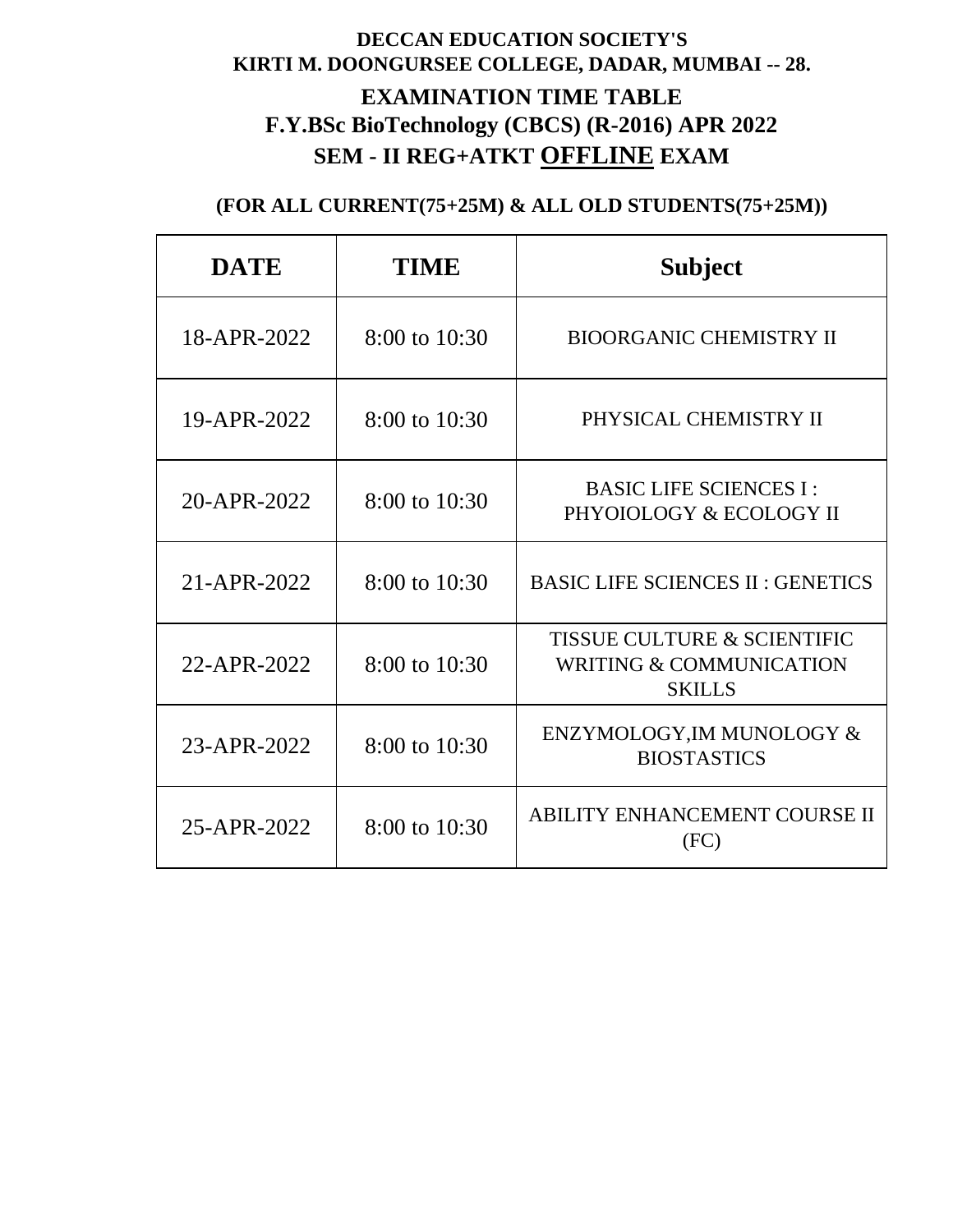# **DECCAN EDUCATION SOCIETY'S KIRTI M. DOONGURSEE COLLEGE, DADAR, MUMBAI -- 28. EXAMINATION TIME TABLE FYBAMMC (CBCS) (R-2016) APR 2022 SEM - II REG+ATKT OFFLINE EXAM**

| <b>DATE</b> | <b>TIME</b>       | <b>Subject</b>                     |
|-------------|-------------------|------------------------------------|
| 18-APR-2022 | $8:00$ to $10:30$ | <b>Effective Communication -II</b> |
| 19-APR-2022 | $8:00$ to $10:30$ | <b>Foundation Course-II</b>        |
| 20-APR-2022 | $8:00$ to $10:30$ | <b>Content Writing</b>             |
| 21-APR-2022 | $8:00$ to $10:30$ | Introduction to Advertising        |
| 22-APR-2022 | $8:00$ to $10:30$ | Introduction to Journalism         |
| 23-APR-2022 | $8:00$ to $10:30$ | Media, Gender & Culture            |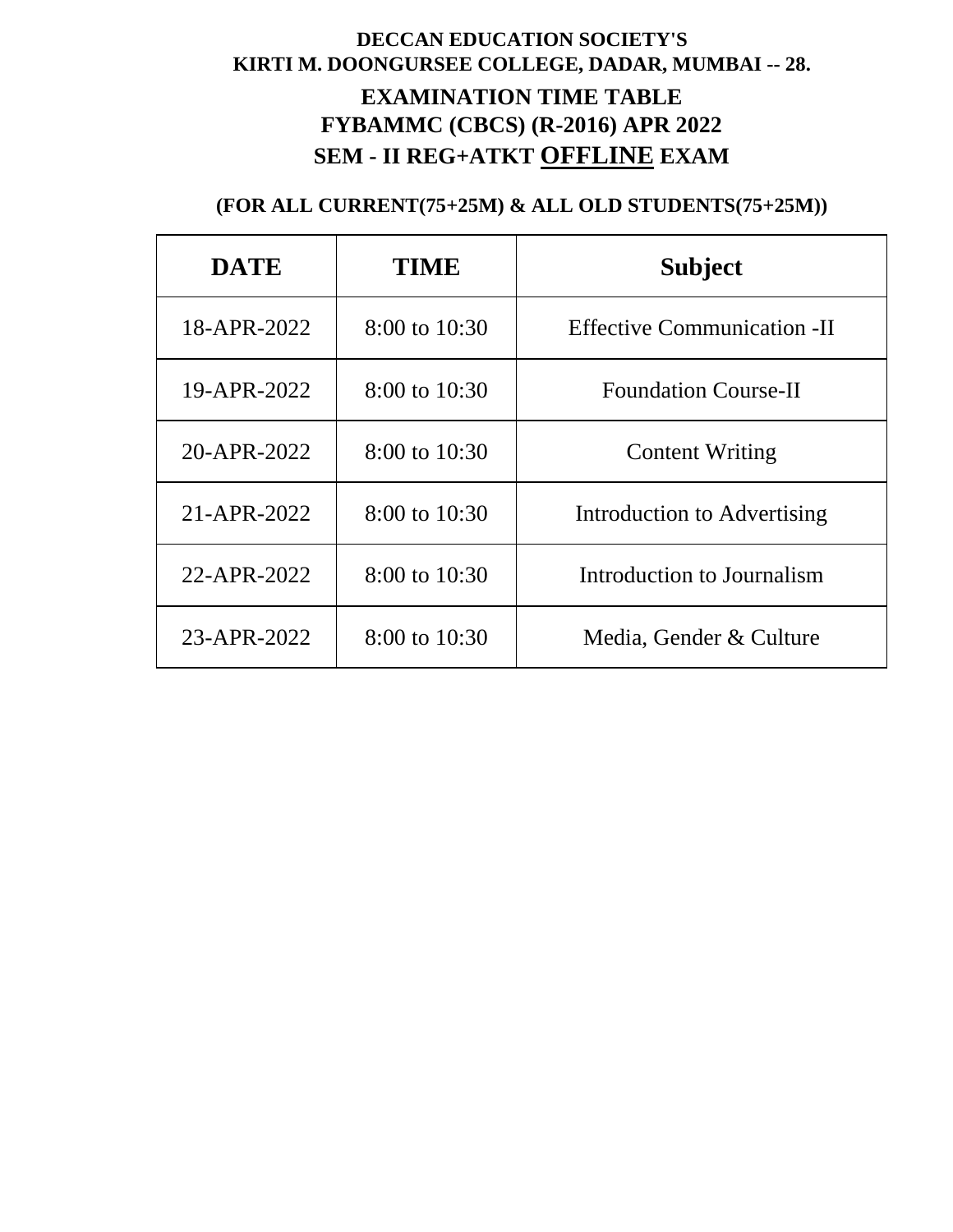# **DECCAN EDUCATION SOCIETY'S KIRTI M. DOONGURSEE COLLEGE, DADAR, MUMBAI -- 28. EXAMINATION TIME TABLE Bachelor of Management Studies (CBCS) (R-2016) APR 2022 SEM - II REG+ATKT OFFLINE EXAM**

| <b>DATE</b> | TIME              | <b>Subject</b>                    |
|-------------|-------------------|-----------------------------------|
| 18-APR-2022 | $8:00$ to $10:30$ | PRINCIPLE OF MARKETING            |
| 19-APR-2022 | 8:00 to 10:30     | <b>INDUSTRIAL LAW</b>             |
| 20-APR-2022 | $8:00$ to $10:30$ | <b>BUSINESS MATHEMATICS</b>       |
| 21-APR-2022 | 8:00 to 10:30     | <b>BUSINESS COMMUNICATION -II</b> |
| 22-APR-2022 | $8:00$ to $10:30$ | <b>FOUNDATION COURSE-II</b>       |
| 23-APR-2022 | 8:00 to 10:30     | <b>BUSINESS ENVIRONMENT</b>       |
| 25-APR-2022 | $8:00$ to $10:30$ | PRINCIPLES OF MANAGEMENT          |